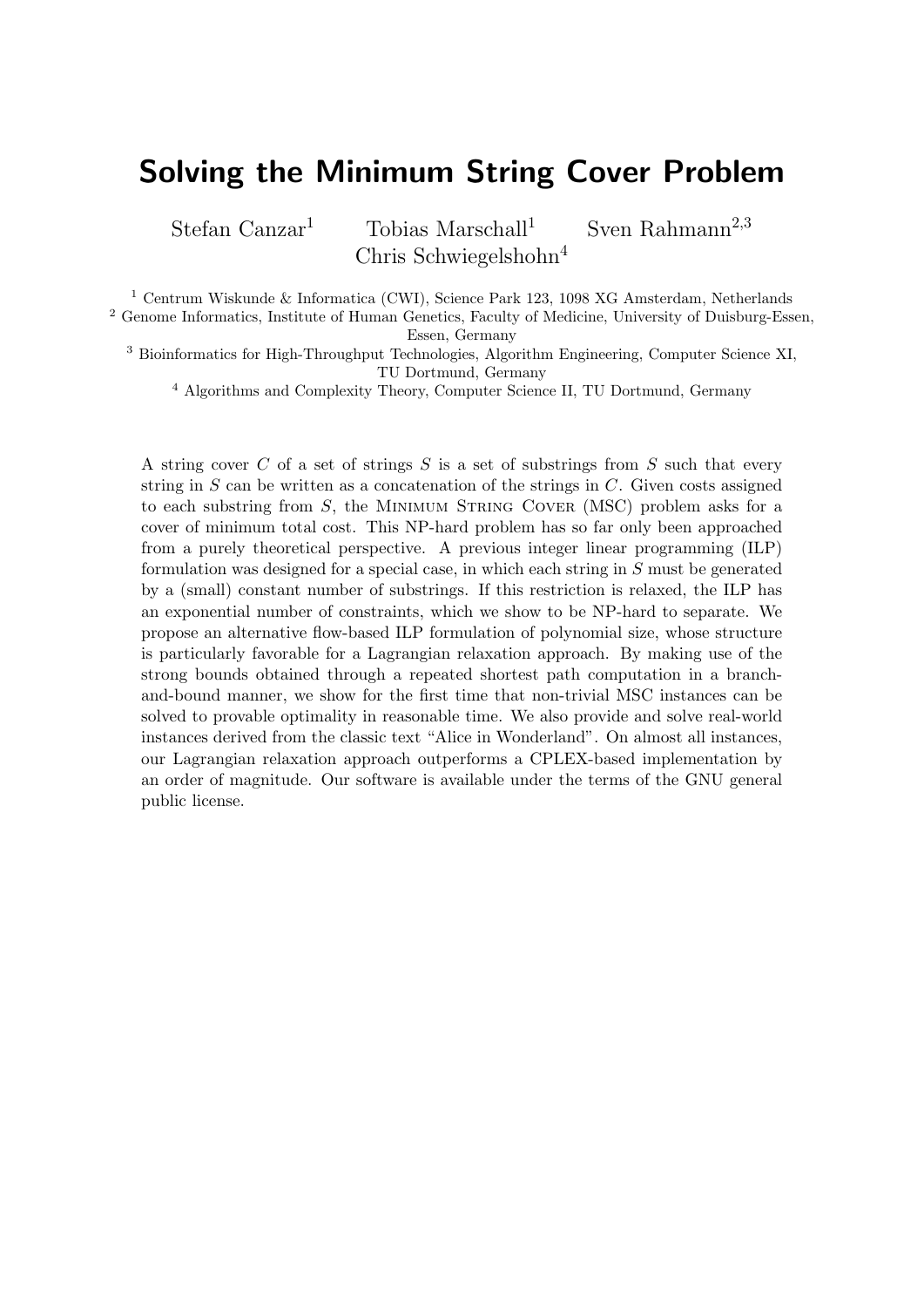# 1 Introduction

Let S be a set of strings. We call a set of substrings of the strings in S a cover of S if concatenations of these substrings generate the original strings. In the basic Minimum String Cover (MSC) problem, we want to find a cover with minimal cardinality. In a more general version, we assign a costs to substrings and aim at a cover of minimal total cost.

We begin our treatment by briefly reviewing the history of the problem and defining the problem formally. After that, we discuss an existing integer linear programming (ILP) formulation by Hermelin et al. [3] of exponential size (Section 2) and present a new polynomial-size flow-based formulation in Section 3. Additionally, in Section 4, we show that a certain Lagrangian relaxation of our formulation is a shortest path problem in a directed acyclic graph associated with the strings of the problem instance. These properties result in the first practical method to solve non-trivial MSC instances. We describe our implementation (Section 5) and evaluate it on benchmark instances (Section 6). A brief discussion concludes the paper (Section 7).

## 1.1 Previous Work

Bodlaender et al. [1] used the name *Dictionary Generation* for MSC, because in computer linguistics, it is a common task to find words, stems, suffixes and affixes, or syllables from text corpora with unknown structure, and MSC thus might complement language-specific stemming algorithms by discovering these building blocks (semi-)automatically. Bodlaender et al. [1] also suggested that MSC might be applicable to discover protein domains from collections of protein sequences. Furthermore, MSC may be relevant to data storage as an MSC optimization yields a compact representation of a string set S. Despite these potential applications, in none of the areas mentioned above, real problems are solved with MSC algorithms. This might be due to the lack of efficient and practical algorithms for MSC, as previous work has mostly addressed theoretical aspects of MSC.

NP-completeness of the basic MSC problem was determined in 1990 by Néraud [4], who showed that it is co-NP-complete to decide whether a given set of strings is elementary. A set of strings X is elementary if there exists no set of strings Y with  $|Y| < |X|$ , such that the strings in X can be written as concatenations of the strings in Y. For example,  $\{ABC, BCA\}$  is elementary, but  ${ABC, BCA, A}$  is not because every one of those strings can be written as concatenation of strings in the smaller set  $\{A, BC\}$ .

Hermelin et al. [3] generalized the basic MSC problem by assigning costs to each substring and showed that approximating the solution within factors of  $c \cdot \ln |S|$  and  $|\max_{s \in S} |s|/2|-1-\epsilon$ , for some  $c > 0$  and for all  $\epsilon > 0$ , is NP-hard. In addition, the authors presented an ILP formulation (see Section 2) and two approximation algorithms based on dynamic programming and LP rounding, respectively.

The ILP formulation appears to never have been implemented, and we are not aware that the other algorithms have ever been used to solve real instances either. In summary, no practical exact method exists yet to solve non-trivial MSC instances. The purpose of this article is to provide these methods and to make a tool available for researchers working in the abovementioned domains.

#### 1.2 Notation and Problem Definition

Given a finite alphabet  $\Sigma$  and a string  $s \in \Sigma^*$ , the length of s is denoted by |s| and its characters are indexed starting at zero, i.e.  $s = s[0] \dots s[|s|-1]$ .

Substrings are written  $s[i \dots j] := s[i] \cdots s[j]$ . The set of all (distinct) substrings of s excluding the empty string is denoted by  $T(s)$ . A string can contain the same substring more than once. Therefore, we distinguish between substrings and *intervals* of a string. While substring  $t \in T(s)$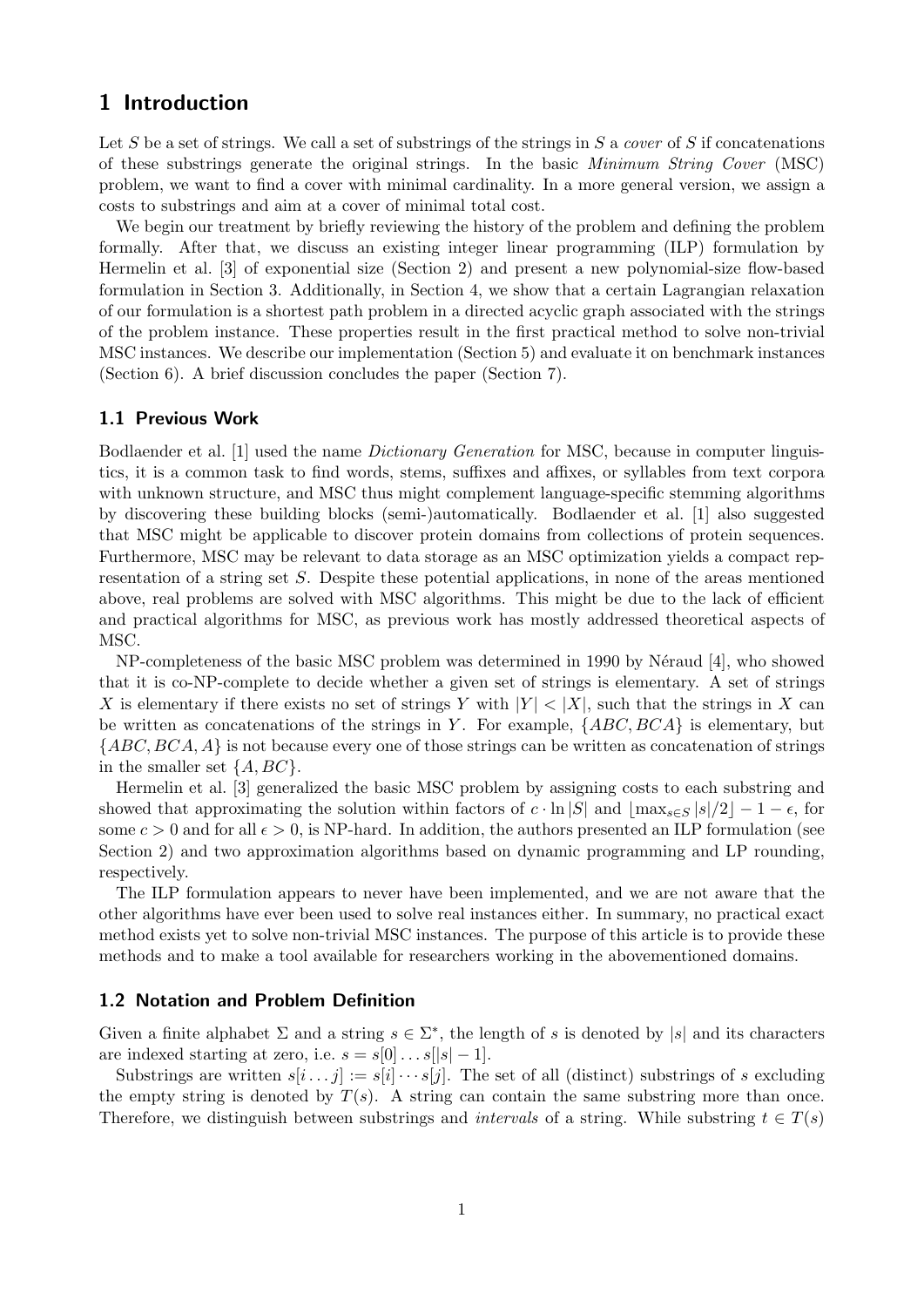is a string from  $\Sigma^*$ , intervals are denoted by tuples  $(s, i, j)$  referring to the range from i to j in s. The set of all intervals of s is written  $I(s)$ . We write  $I_t(s)$  to denote the set of all intervals that spell t in s, formally  $I_t(s) := \{(s, i, j) \in I(s) : s[i \dots j] = t\}.$ 

A factorization of s is a sequence of intervals of s,  $((s, i_1, j_1), \ldots, (s, i_K, j_K))$  for some  $K \geq 1$  with  $1 = i_1, i_k \leq j_k$  and  $j_{k-1} + 1 = i_k$  for all  $k = 1, \ldots, K$ , and  $j_K = |s| - 1$ , such that the concatenation of the substrings spelled by the intervals is s. The set of all factorizations of s is denoted by  $F(s)$ . Note that  $|F(s)| = 2^{|s|-1}$  is exponentially large in the string length. For a given  $f \in F(s)$ , we slightly abuse notation and define  $T(f)$  to be the set of all substrings of s spelled by the intervals in f. Furthermore,  $F_t(s) := \{f \in F(s) : t \in T(f)\}\$ denotes the set of all factorizations containing the substring  $t \in T(s)$  at least once.

Throughout this paper, S denotes a finite set of strings. The definitions of T, F and I naturally extend to sets of strings through  $T(S) := \bigcup_{s \in S} T(s)$ , etc.

A set of strings  $C \subset T(S)$  is a cover of S if, for every  $s \in S$ , there exists a factorization  $f_s \in F(s)$ such that  $T(f_s) \subset C$ .

**Problem 1** (Minimum String Cover). For a given finite alphabet  $\Sigma$ , a finite string set  $S \subset \Sigma^*$ , and a cost function  $w: T(S) \to \mathbb{Q}_0^+$ , the MINIMUM STRING COVER problem consists in finding a cover C of S such that its total cost  $w(C) := \sum_{t \in C} w(t)$  is minimal among all covers of S. The tuple  $(S, w)$  is called an *instance* of the MINIMUM STRING COVER problem. (The underlying alphabet  $\Sigma$  is derived from S.) If  $w \equiv 1$ , the problem is called the *unit cost* (also *unweighted*) MINIMUM STRING COVER problem.

# 2 An Initial ILP formulation

We briefly restate the ILP formulation introduced by Hermelin et al. [3]. For every substring  $t \in T(S)$  we use a binary variable  $x_t$  indicating whether substring t is contained in the sought string cover C. For every string  $s \in S$  and every factorization  $f \in F(s)$ , a binary variable  $y_{s,f}$ indicates whether  $f$  is used to factorize  $s$ . Using these variables, the MINIMUM STRING COVER problem can then be cast as the following ILP  $SC_{fact}$ .

$$
\min \sum_{t \in T(S)} w(t) \cdot x_t,
$$
\n(SC<sub>fact</sub>)

$$
\text{s.t.} \sum_{f \in F_t(s)} y_{s,f} \le x_t \qquad \forall \, s \in S \text{ and } \forall \, t \in T(S) \tag{1}
$$

$$
\sum_{f \in F(s)} y_{s,f} \ge 1 \qquad \forall s \in S \tag{2}
$$

$$
x_t, y_{s,f} \in \{0,1\} \qquad \forall t \in T(S), s \in S, f \in F(s) \tag{3}
$$

The first set of constraints (1) ensures that a factorization can be used to cover an input string only if all its substrings are contained in the solution cover  $C$ . Constraints (2) require that all strings are covered by at least one factorization.

ILPs are solved by commercial solvers by a repeated solution of the linear programming (LP) relaxation of variants of the problem. Therefore, besides the strength of the obtained bound, the ability to solve the LP relaxation efficiently plays a key role in the practical performance of an ILPbased approach. In the ILP introduced by Hermelin et al. [3], however, the number of factorizations and thus the number of y-variables grows exponentially with the length of the strings. Previous work, including [3], therefore focused on the  $\ell$ -cover problem, a variant in which each string must be produced by a concatenation of at most  $\ell$  substrings, where  $\ell$  is assumed to be constant. Thus, the number of factorizations is no longer exponential in the string length, and solving the ILP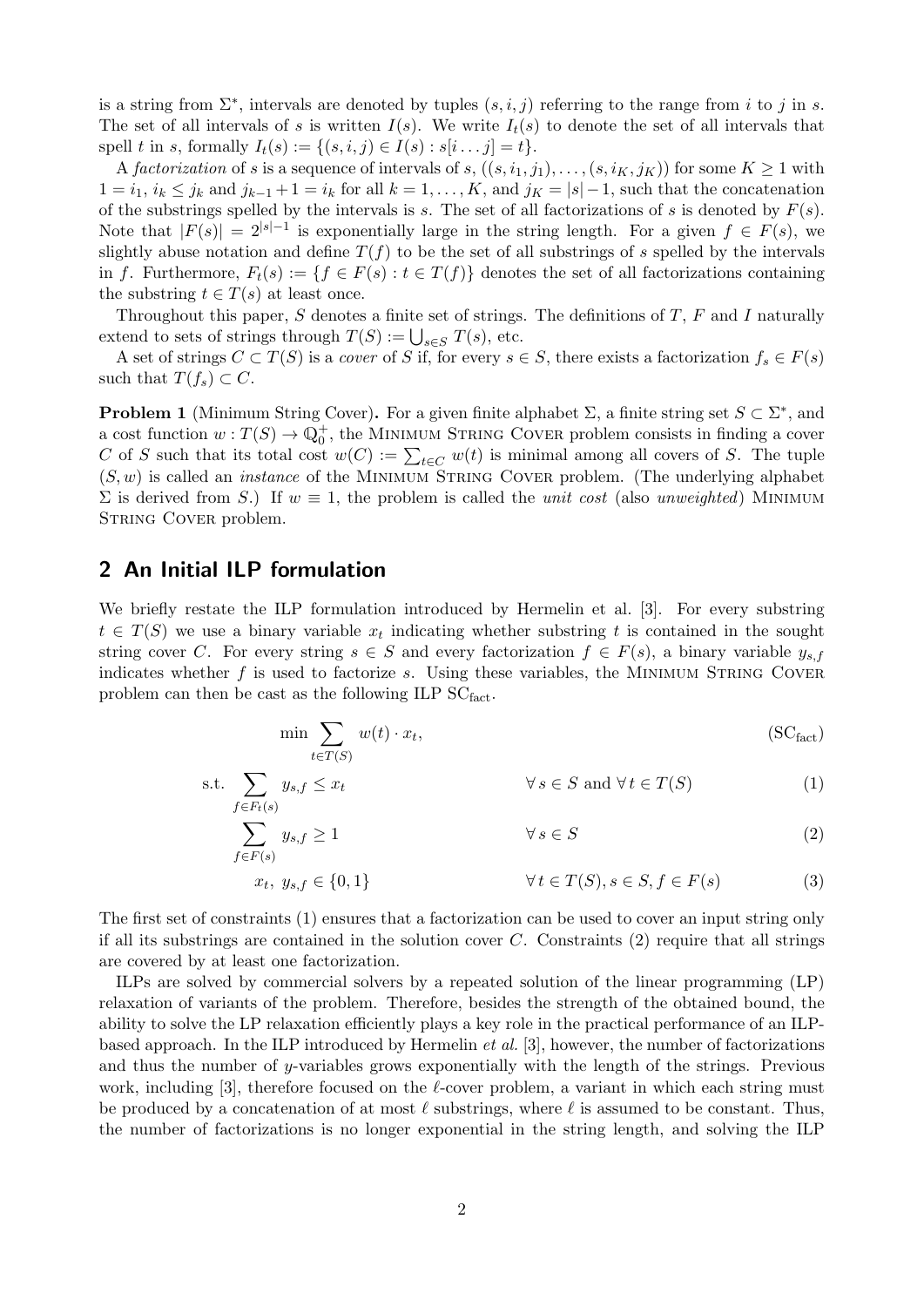becomes feasible for reasonably small  $\ell$ . For the general MINIMUM STRING COVER problem we consider here, solving this ILP directly is clearly infeasible. Alternatively, one can study the pricing problem, or equivalently, the separation problem for the exponentially large class of constraints in the dual of its LP relaxation. If the separation problem can be solved in polynomial time, then an optimal solution to the LP relaxation can still be found in polynomial time [5]. In this case, practically efficient algorithms for solving the LP relaxation based on delayed column generation, respectively cutting planes, might exist. However, we show next that an efficient algorithm for solving the separation problem for the dual of the LP relaxation of  $SC<sub>fact</sub>$ , in which constraints (3) are replaced by constraints  $x_t, y_{s,f} \geq 0$ , is unlikely to exist.

For this, consider the dual of the LP relaxation, taking into account that every optimal solution for the primal problem satisfies  $x_t, y_{s,f} \leq 1$ .

$$
\max \sum_{s \in S} p_s \tag{DSC}_{\text{fact}}
$$

$$
\text{s.t.} \sum_{t \in T(f)} q_{s,t} \ge p_s \qquad \forall s \in S, \forall f \in F(s) \tag{4}
$$

$$
q_{s,t} \le w(t) \qquad \qquad \forall s \in S, \forall \ t \in T(s) \tag{5}
$$

$$
p_s, q_{s,t} \ge 0 \qquad \qquad \forall s \in S, \forall \ t \in T(s) \tag{6}
$$

How to obtain this dual can be looked up in textbooks like, for instance, [?]. The separation problem consists in deciding whether a given vector  $(q, p)$  is feasible for  $DSC<sub>fact</sub>$  and, if not, to find a violated constraint. For constraints (5) and (6) this is a trivial task. For constraints (4) we have to decide for every string s, whether  $\min_{f \in F(s)} \sum_{t \in T(f)} q_{s,t} \geq p_s$ . Computing the left hand side of this inequality is equivalent to solving a minimum string cover instance with s as the only input string and costs given by  $w(t) := q_{s,t}$ . The claim follows immediately from the following lemma.

**Lemma 1.** MINIMUM STRING COVER with  $|S| = 1$  is  $\mathcal{NP}$ -hard.

*Proof.* Given an instance  $I = (S, 1)$  of the unweighted MINIMUM STRING COVER problem, with  $S = \{s_1, s_2, \ldots, s_n\}$  and  $n > 1$ , we construct an equivalent instance  $I' = (S', w)$  with  $|S'| = 1$  as follows: We concatenate all strings in  $S$  to a single string in  $S'$ , separated by a separator character \$, which we assume not to be present in S. Thus  $S' = \{s_1 \text{${\$}} s_2 \text{${\$}} \cdots \text{${\$}} s_n\}$ . We define the cost function w as  $w(t) := 1$  for  $t \in T(S)$ ,  $w(t) := 1 + n$  for  $t \in T(S') \setminus \{T(S) \cup \{\$\}\}\$ , and  $w(\$\) := 0$ . Clearly, the set  $C = S \cup {\{\$\}$  is a feasible solution for instance I' and thus n provides an upper bound on the cost of an optimal solution  $\overline{C}^*$ . Therefore, for every substring  $t \in \overline{C}^*$  it holds  $t = u$ \$ $v \Rightarrow u = \epsilon \wedge v = \epsilon$ and thus  $\bar{C}^* \setminus \{\$\}$  is a feasible solution for I of same cost. In the reverse direction, we can derive from an optimal solution  $C^*$  for I a feasible solution  $C'$  for I' of same cost by simply setting  $C' := C^* \cup \{\$\}.$  $\Box$ 

Note that constraint (5) does not pose any restriction on the corresponding minimum string cover instance, since the costs can always be scaled accordingly.

In summary, formulation  $SC<sub>fact</sub>$  is unlikely to be practical for nontrivial instances because of its exponential size, and the difficulty of the pricing problem.

# 3 A polynomial-size ILP formulation

We propose a polynomial size ILP formulation for the minimum string cover problem. The idea is to model factorizations of a string by paths in the *substring graph* of a string, which we now define. In essence, its directed edges correspond to substring intervals, and the nodes to positions between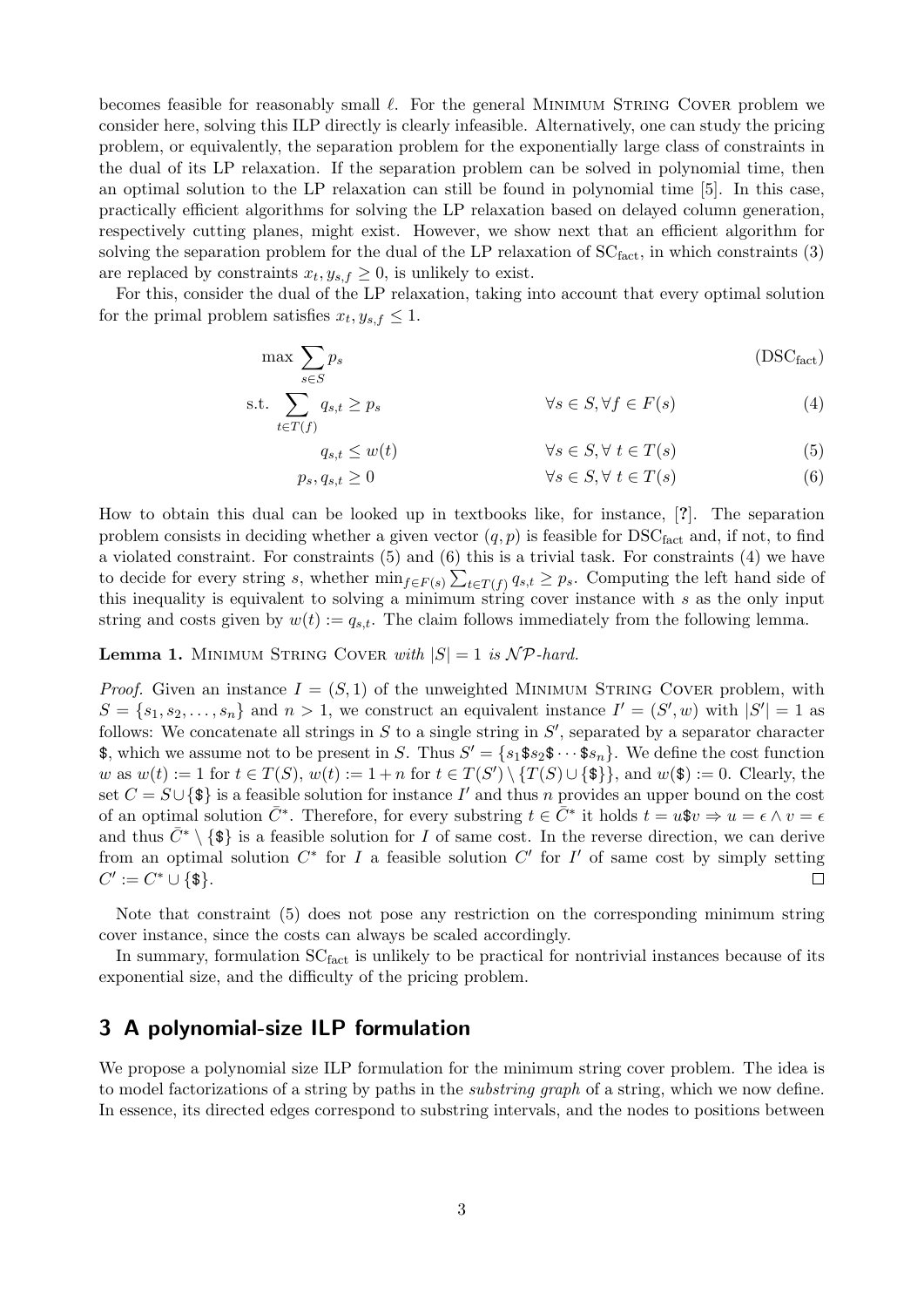characters. Formally, for a string  $s$  of length  $n$ , let

$$
V_s := \{ (s, 0), (s, 1), \dots, (s, n) \},
$$
  
\n
$$
E_s := \{ ((s, p) \to (s, q)) : p < q, (s, p) \in V_s, (s, q) \in V_s \}.
$$

The directed edge  $((s, p) \rightarrow (s, q))$  represents the substring interval  $(s, p, q - 1)$ , spelling a substring of length  $q - p$ . From now on, we identify the interval  $(s, i, j)$  with the edge  $(s, i) \rightarrow (s, j + 1)$ .

A factorization of s is now equivalent to a path in the substring graph  $G_s = (V_s, E_s)$ , starting at  $(s, 0)$  and ending at  $(s, |s|)$ . We write  $\delta^-(v)$  and  $\delta^+(v)$  for the sets of incoming and outgoing edges of  $v \in V_s$ , respectively.

Our ILP formulation  $SC_{flow}$  uses a binary variable  $z_{s,i,j}$  for every edge, i.e. interval  $(s, i, j) \in I(S)$ , and models a path from the source  $(s, 0)$  to the sink  $(s, n)$  as a unit flow:

$$
\min \sum_{t \in T(S)} w(t) \cdot x_t \tag{SCflow}
$$

s.t. 
$$
z_{s,i,j} \leq x_{s[i...j]}
$$
  $\forall (s,i,j) \in I(S)$  (7)

$$
\sum_{(s,i,j)\in\delta^+((s,0))} z_{s,i,j} = 1 \qquad \forall s \in S \tag{8}
$$

$$
\sum_{(s,i,j)\in\delta^-(v)} z_{s,i,j} = \sum_{(s,i,j)\in\delta^+(v)} z_{s,i,j} \qquad \forall s \in S \text{ and } v \in V(s) \setminus \{(s,0), (s,|s|)\} \tag{9}
$$
  

$$
x_t, z_{s,i,j} \in \{0,1\} \qquad \forall t \in T(S), (s,i,j) \in I(S) \tag{10}
$$

Note that constraints (8) and (9) together imply that a unit flow arrives at the sink 
$$
(s, |s|)
$$
. We also call (9) the "flow balance constraints". To solve SC<sub>flow</sub>, we take a Lagrangian relaxation approach, as described in the next section.

# 4 Lagrangian Relaxation

The ILP formulation derived in the previous section exhibits a structure that is favourable for a Lagrangian relaxation approach. The general idea of Lagrangian relaxation is to relax the "complicating" constraints and penalize their violation in the objective function, such that an "easyto-solve" subproblem remains. In our case, solutions satisfying constraints  $(8)-(9)$  encode a unit flow and thus a path from node  $(s, 0)$  to node  $(s, |s|)$  in the substring graph of every string  $s \in S$ . The link between these paths is established through constraints (7). Therefore, by relaxing these "linking constraints" and by penalizing their violation with non-negative multipliers  $\lambda$  in the objective function, an optimal solution to the resulting problem can be obtained by computing shortest paths in the substring graphs independently for each string:

$$
\min \sum_{t \in T(S)} x_t \cdot w(t) + \sum_{(s,i,j) \in I(S)} \lambda_{s,i,j} (z_{s,i,j} - x_{s[i...j]}) \tag{11}
$$

$$
\text{s.t.} \sum_{(s,i,j)\in\delta^+((s,0))} z_{s,i,j} = 1 \qquad \forall s \in S \tag{12}
$$

$$
\sum_{(s,i,j)\in\delta^-(v)} z_{s,i,j} = \sum_{(s,i,j)\in\delta^+(v)} z_{s',i,j} \qquad \forall s \in S, v \in V(s) \setminus \{(s,0), (s,|s|)\} \tag{13}
$$

$$
x_t, z_{s,i,j} \in \{0, 1\} \qquad \forall \, t \in T(S), (s, i, j) \in I(S) \tag{14}
$$

We denote the problem of finding an optimal solution to the Lagrangian relaxation (11)-(14) for given Lagrangian multipliers  $\lambda_{s,i,j} \geq 0$  by  $(LR_\lambda)$ , and its optimal cost by  $v(LR_\lambda)$ . The shortest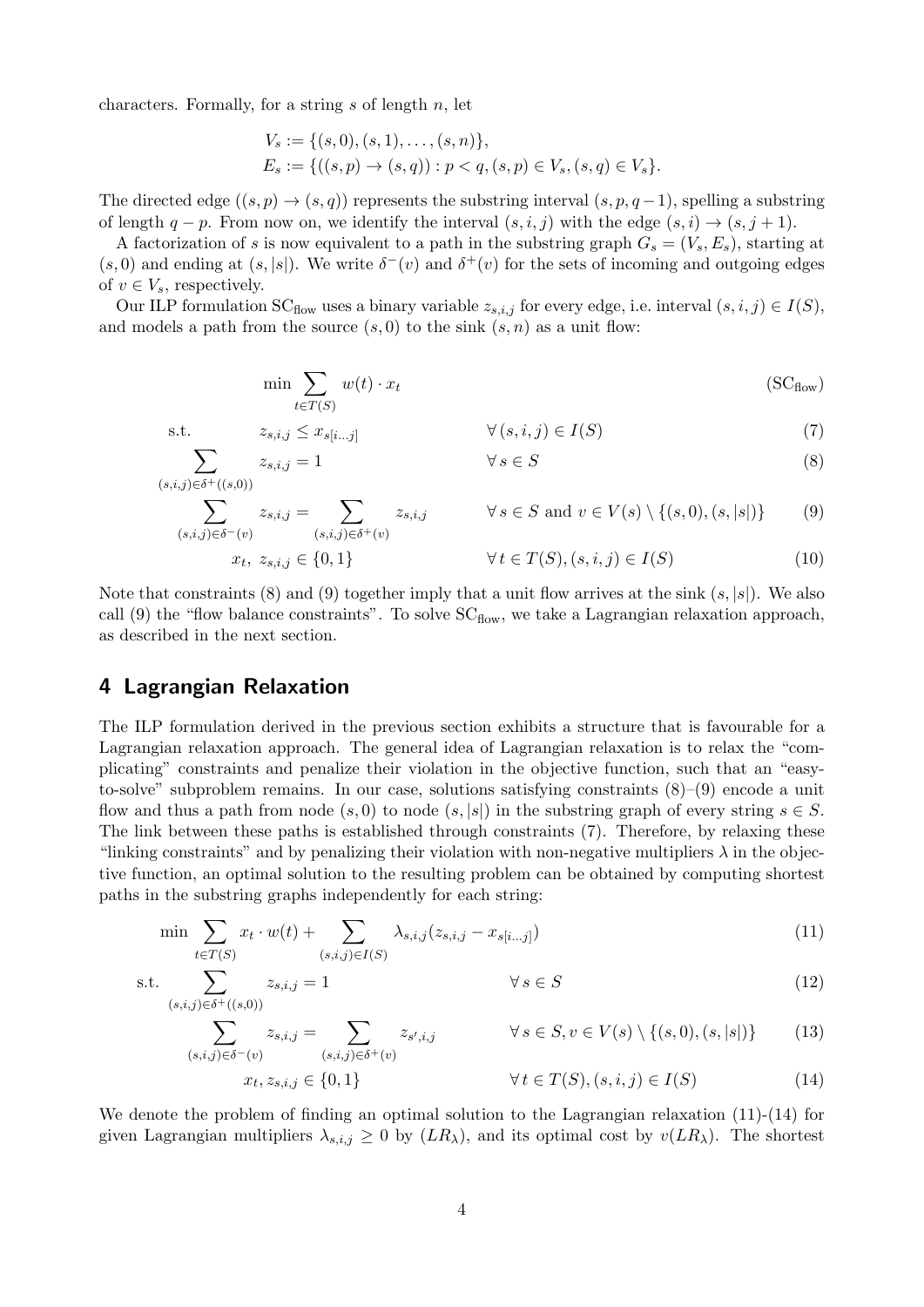paths are computed with respect to weights  $\lambda_{s,i,j}$  assigned to the z-variables in the objective function. We set  $z_{s,i,j} = 1$  if the edge from node  $(s, i)$  to node  $(s, j + 1)$  lies on the shortest path from  $(s, 0)$  to  $(s, |s|)$  in the index graph of s and  $z_{s,i,j} = 0$  otherwise. Since the x-variables are not further constrained in the Lagrangian relaxation formulation, we simply set  $x_t = 1$  if its associated coefficient in the objective function is non-positive, and  $x_t = 0$  otherwise:

$$
x_t = \begin{cases} 1 & \text{if } w(t) - \sum_{(s,i,j)\in I_t(S)} \lambda_{s,i,j} \le 0 \\ 0 & \text{otherwise} \end{cases}
$$
(15)

For  $\lambda_{s,i,j} \geq 0$ ,  $(s,i,j) \in I(S)$ , the terms in the second sum in objective function (11) are all nonpositive if the solution is also feasible for the original problem formulation  $SC_{flow}$  and in particular if it satisfies constraints (7). Since every solution feasible for the original problem formulation  $SC<sub>flow</sub>$  is also feasible for the Lagrangian relaxation  $(LR<sub>\lambda</sub>)$ ,  $v(LR<sub>\lambda</sub>)$  provides a lower bound on the optimal cost of problem  $SC<sub>flow</sub>$ . Naturally, we are interested in strong bounds on the optimal cost in order to be able to prune large parts of the solution space during implicit enumeration performed by branch-and-bound approaches. Hence we want to determine multipliers  $\lambda^*_{(s,i,j)} \geq 0$  such that the cost of an optimal solution to the Lagrangian relaxation is as large as possible. This problem is referred to as the Lagrangian dual problem:

$$
\lambda^* = \operatorname*{argmax}_{\lambda \ge 0} v(LR_{\lambda})
$$
 (LD)

Since the Lagrangian function  $f(\lambda) = v(LR_\lambda)$  is a concave function in  $\lambda$  but not differentiable at points where the optimal solution to  $(LR<sub>\lambda</sub>)$  is not unique, a commonly used approach [2] to determine near-optimal multipliers efficiently is based on the vector of *subgradients* associated with a given  $\lambda$ . A subgradient at a point  $\lambda^0$  is always given by the vector of slacks of our dualized constraints (7) given an optimal solution to  $(LR_{\lambda^0})$ . The iterative approach proposed by Held and Karp [2] generates a sequence of Lagrangian multipliers  $\lambda^0, \lambda^1, \dots$  by taking at iteration  $k+1$  a step in the direction opposite to a subgradient of  $f(\lambda^k)$ , projecting the resulting point onto the non-negative orthant. We refer to [2] for details on this approach.

## 5 Implementation

While the subgradient optimization approach described in the previous section ensures convergence towards the optimal Lagrangian multipliers, this convergence can be slow in practice. Therefore, we opt for near-optimal multipliers and employ the resulting lower bounds in a branch-and-bround framework to efficiently find the global optimum. Generally, we proceed as described in [?]. In the remainder of this section, we provide the algorithmic details needed to reproduce our results.

A node in the b&b tree represents a set of substrings that must be included into the solution and a set of substrings that are forbidden. Furthermore, it contains the current Lagrangian multipliers. Branching at a specific substring means cloning the current node into two child nodes and including the given substring in one while forbidding it in the other. Included substrings can be taken into account while solving the Lagrangian dual problem by forcing the  $x$  variable of every included substring to one while setting the multipliers of the corresponding intervals to zero. To respect forbidden substrings, the respective edges in the substring graphs are deleted. As the nodes are ordered by construction of the graphs, we know a topological sorting and can solve the shortest path problem for every  $s \in S$  by straightforward dynamical programming. The sum of shortest paths yields a lower bound as explained in Section 4. By selecting each substring being part of a shortest path from the source node to the sink node, we obtain a feasible solution and therefore an upper bound on the optimal cost. In each iteration, we check whether this feasible solution improves the best one known so far and, if so, store it.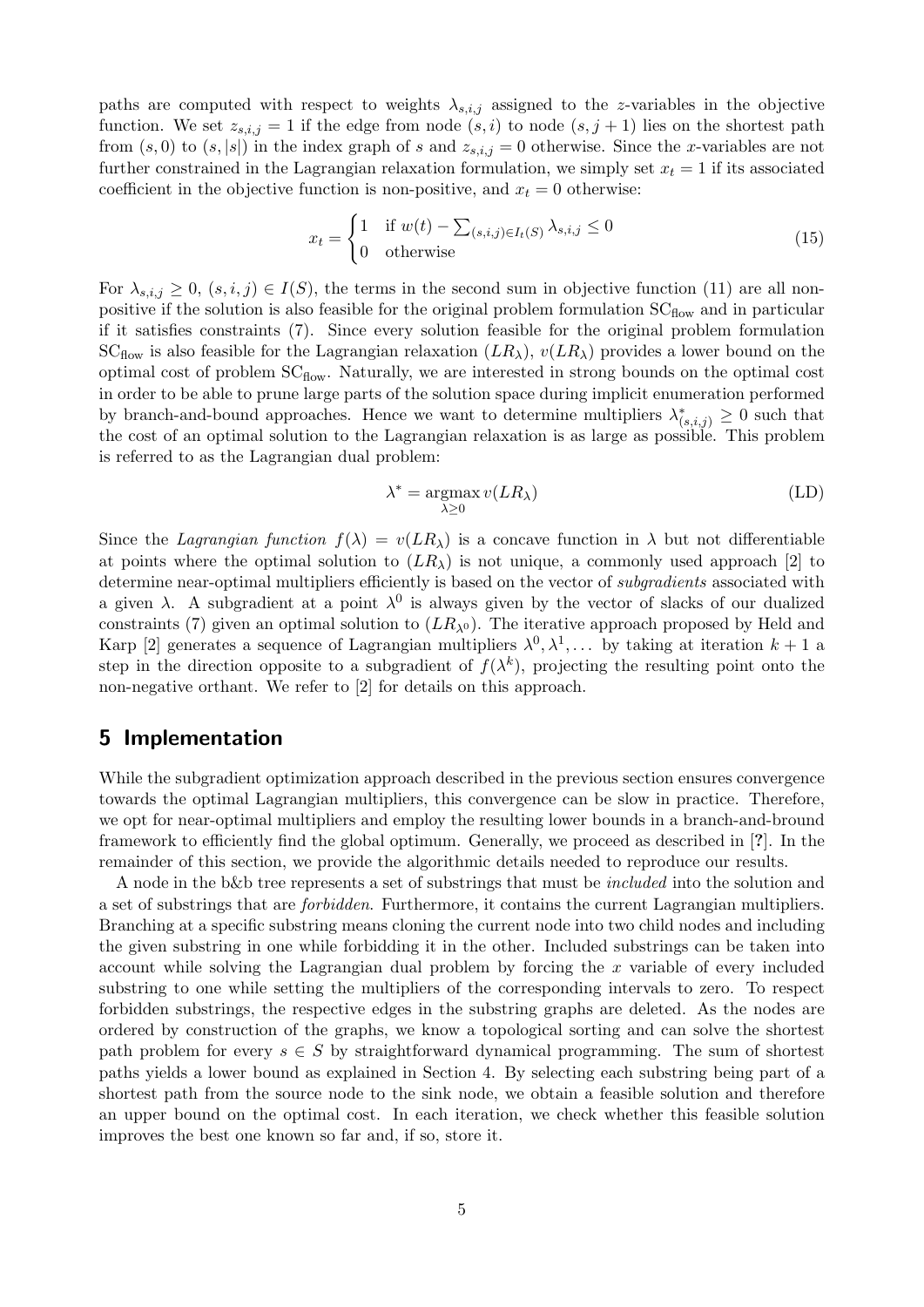Finally, we need to address the questions of node and variable selection before our branching strategy is well-defined. That is, we have to decide at which string to branch for a given branching node and in which order to process the nodes of the b&b tree. To choose the substring to branch on we consider the multipliers associated with the substring graph edges lying on the shortest path computed in a given branching node. For each substring, we sum the multipliers of the selected edges and divide by the total sum of multipliers for all edges associated to the substrings. Intuitively, the resulting ratio is a measure for whether the substring should be included in the final solution or not. We then branch at the substring for which this ratio is closest to 0.5 meaning that we are "most uncertain" whether to include it or not. We keep all newly created branching nodes in a priority queue and process them following a best-node first strategy which aims to minimize the total number of nodes evaluated in the tree [?]. According to this strategy, always the node with the lowest lower bound, i.e. the node which potentially permits the best solution, is chosen.

The performance of the subgradient optimization can strongly be influenced by the choice of the initial multipliers. We set them as follows:

$$
\lambda_{s,i,j} := \frac{w(s[i \dots j])}{|I_{s[i \dots j]}(S)|}.
$$

These initial multipliers have the special property that all coefficients of x variables in the objective function (11) become zero, which can be verified by rewriting (11). Therefore, the lower bound is solely determined by the sum of lengths of the shortest paths. If all edges belonging to a substring are chosen, then the complete weight of this substring is part of the lower bound. Furthermore, these multipliers encourage the use of substrings which occur frequently and/or have low weight. This, intuitively, is beneficial for obtaining a good initial feasible solution.

In the subgradient optimization approach, the size of the step taken in the direction opposite to a subgradient (see Section 4) is controlled by a parameter  $\mu$ . Concerning its adaption, our approach slightly differs from the classical Held-Karp method [2]. For each branching node,  $\mu$  is initially set to 2.0 and halved after 5 five iterations in which the lower bound has not been improved by at least 1%. If  $\mu$  reaches 0.125 before lower and upper bound meet, we branch. In the branching tree's root node, we invest more effort in computing strong bounds: we decrease  $\mu$  after 30 non-improving iterations and iterate until it reaches 0.01.

# 6 Evaluation

Despite all theoretical considerations done in Sections 2 to 4, only experiments can show which approach works best in practice. Until now, however, no practical approach to solve minimum string cover existed and hence no benchmark data sets are publicly available. Therefore, we generate benchmark data sets by random sampling and using the sentences of a novel.

The purpose of Section 6.1 is to provide guidance as to which kind of problem instances (in terms of alphabet size, input size, solution size, etc.) can be solved to provable optimality in reasonable time by our implementation, and to compare the performance of the commercial general-purpose ILP solver CPLEX to our Lagrangian-based b&b approach. In contrast, the purpose of Section 6.2 is to attempt to model a real-world problem (word boundary detection in an English text) with MSC, using an appropriate cost function.

Our software has been implemented in  $C++$  and was compiled using GNU gcc version 4.4.5. It is available under the terms of the GNU general public license at http://string-cover. googlecode.com. To solve the ILP introduced in Section 3 directly, the commercial general-purpose ILP solver CPLEX 12.2 (http://www.cplex.com) with Concert Technology has been used.

Time measurements were taken on a compute cluster whose nodes are equipped with two Intel QuadCore processors with clock-rates between 2.26 GHz and 2.5 GHz and 24 GB of RAM, running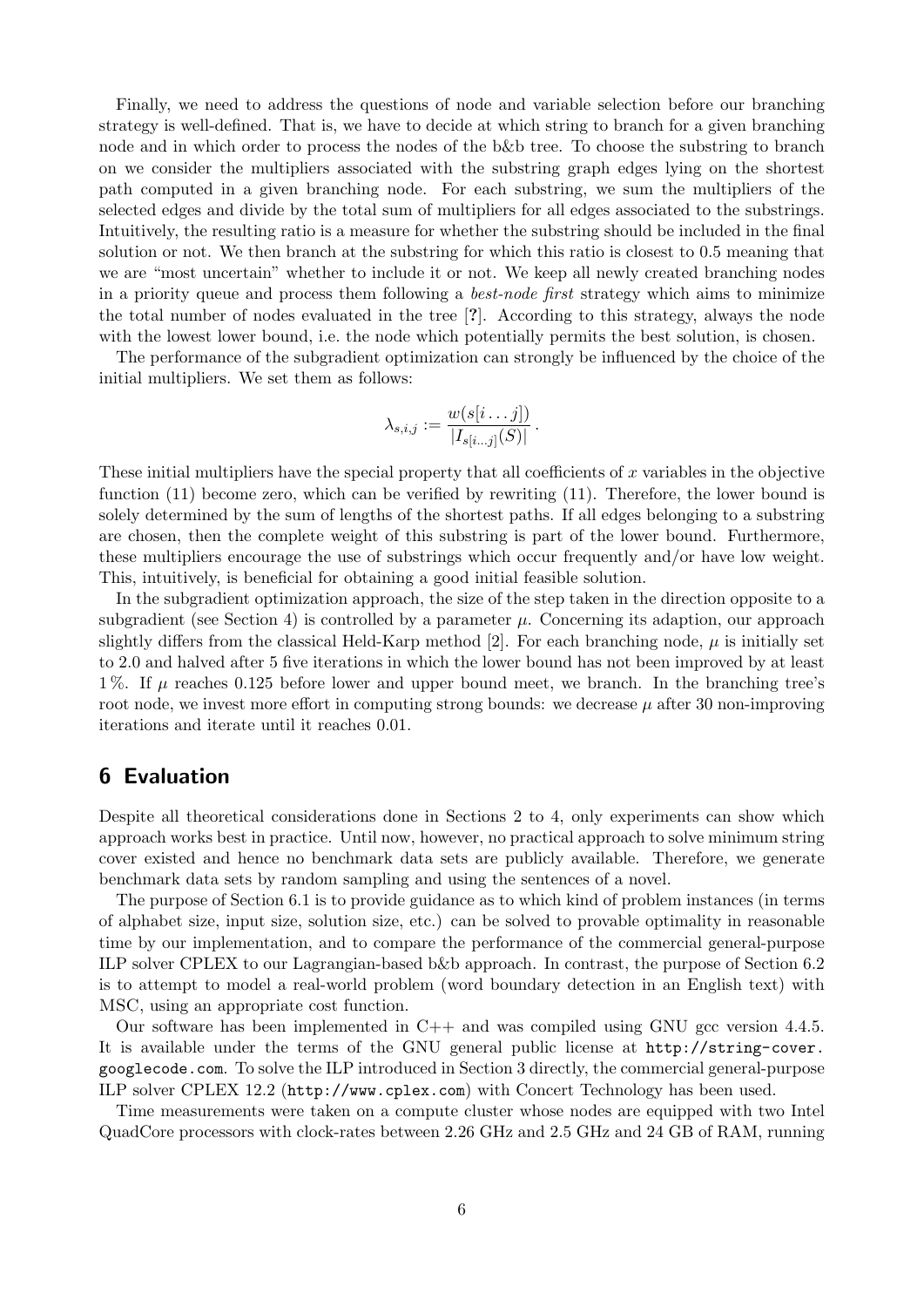Table 1: Overview of (alternative) parameters used for the generation of random instances.

| General parameters<br>Alphabet size                                                    | $\overline{4}$       | 20                     | 50 |
|----------------------------------------------------------------------------------------|----------------------|------------------------|----|
| Parameters controlling solution<br>Solution size range<br>Solution string length range | $2 - 10$<br>$3 - 10$ | $20 - 30$<br>$20 - 30$ |    |
| Parameters controlling instance strings<br>Number of strings<br>String length range    | 10<br>$50 - 100$     | 100<br>$-250 - 300$    |    |

64 bit Linux. We applied a time limit of 1h and a memory limit of 8 GB. Computations exceeding one of these limits were aborted.

## 6.1 Random Instances

In order to compare both approaches in a controlled setting and to provide an overview of runtimes to be expected when facing the string cover problem in practice, we randomly generated a total of 1 800 instances divided into 36 groups (50 instances each). For every group, the instances were sampled using different parameters as detailed below. We used three different alphabet sizes of 4, 20, and 50, the first two being inspired by the DNA and amino acid alphabets, respectively. To obtain instances with non-trivial solutions, we did not use completely random texts but sampled a solution set first and subsequently generated problem instances by randomly concatenating strings from the solution set. Sampling the solution set was controlled by two parameters, a range for the set size and a range for the string length. Within the given ranges, the set size and the length of each solution string was sampled uniformly. All characters in each solution string were drawn independently and uniformly. From the solution set constructed in this way, a prespecified number of strings were constructed by concatenating randomly drawn strings from the solution set. The length of each string was determined by sampling a lower bound for its length from an interval given as parameter; as long as this lower bound was not reached, another string was drawn from the solution set and appended. All used parameter values are summarized in Table 1. The groups of parameters are obtains by considering all combinations excluding those where the number of strings in the solution set would be larger than the number of generated strings (as these would have a trivial solution).

For instances with alphabet size four and twenty, we introduced an additional constraint restricting the minimum length of a string in the solution to three and two, respectively. This allows avoiding trivial solutions containing just the input alphabet. For this benchmark, we considered only the unit weight case because choosing an appropriate weight function greatly depends on the specific application. In Section 6.2, we then consider one specific example of a problem instance with an application-tailored weight function. All instances were (attempted to be) solved with CPLEX and our Lagrangian relaxation approach within a timelimit of 1h and using up to 8 GB of memory. If use of either time or memory was exceeded, the computation was aborted. CPLEX was able to solve 1 432 instances (79.6 %) while our the Lagrange implementation successfully solved 1 638 instances (91 %). For those instances successfully solved, minimum, median, nd maximum runtimes are shown in Table 2 for each group of data sets. CPLEX performs favourably on data sets with alphabet size four and large solution sets of 20–30. However, for all other groups, that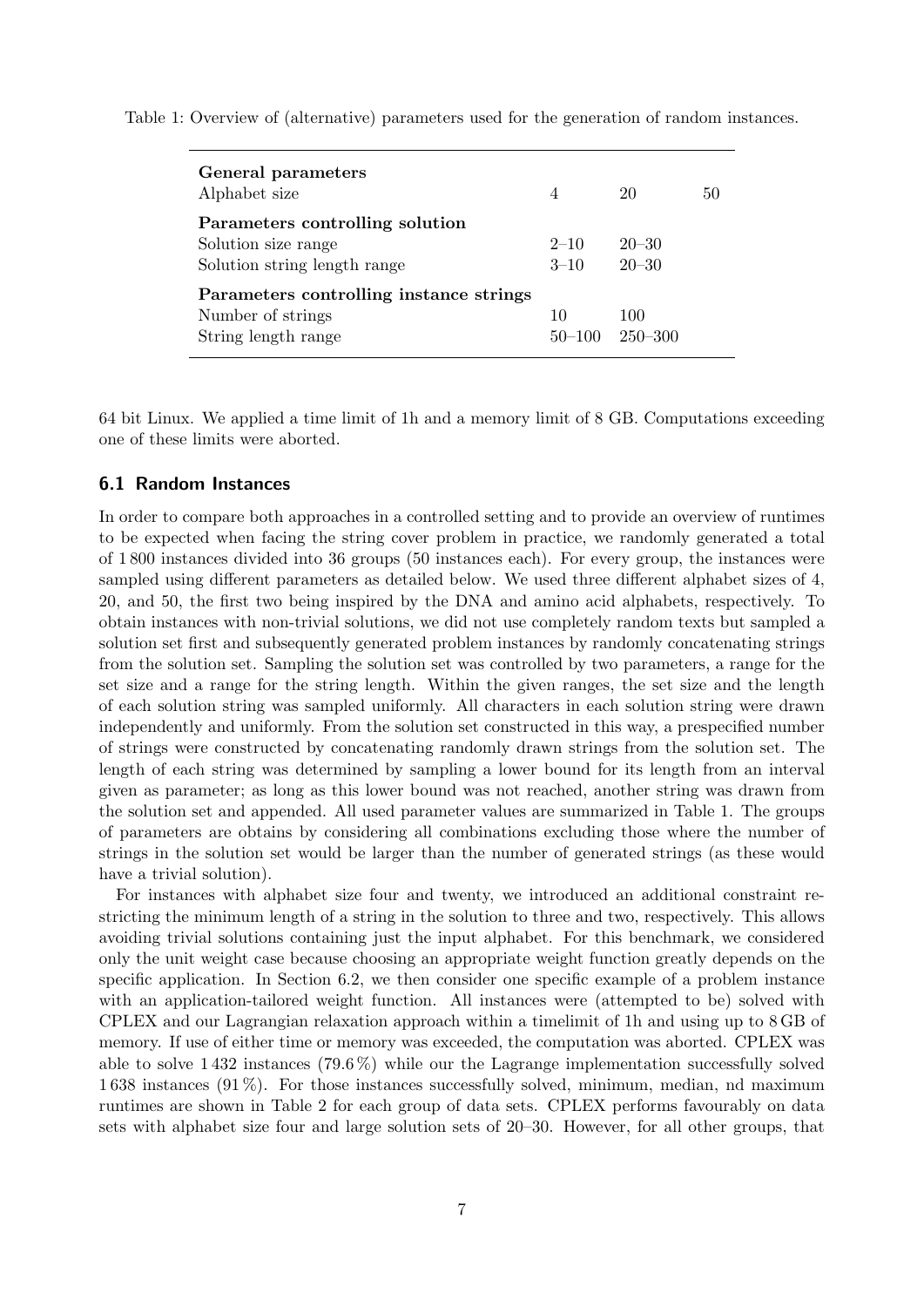Table 2: Performance comparison of CPLEX and the Lagrange-based optimization. For both, the minimal, median, and maximal runtime is reported along with the number instances aborted due to memory (8gb) or time (1h) constraints (column "quit").

| Soution                                      | Solution                   | String            | Runtime CPLEX [s] |                 | Runtime Lagrange [s]                        |            |                      |           |                               |         |
|----------------------------------------------|----------------------------|-------------------|-------------------|-----------------|---------------------------------------------|------------|----------------------|-----------|-------------------------------|---------|
| size                                         | str. len.                  | lengths           | quit $\sqrt{ }$   |                 | $\min / \text{median} /$                    | max        | quit $\sqrt{ }$      |           | $\min / \mathrm{median} /$    | max     |
|                                              |                            |                   |                   |                 |                                             |            |                      |           |                               |         |
| Instances with 10 strings<br>Alphabet size 4 |                            |                   |                   |                 |                                             |            |                      |           |                               |         |
| $2 - 10$                                     | 20-30                      | 250-300           | 0/                | 26.7 /          | 368.0 / 1088.6                              |            | 0/                   | 0.6 /     | 0.9 /                         | 18.1    |
| $2 - 10$                                     | $20 - 30$                  | 50-100            | 0/                | 0.7 /           | 1.9/                                        | 8.8        | 0/                   | 0.0 /     | 0.0 /                         | 0.4     |
| $2 - 10$                                     | $3\mbox{-}10$              | 250-300           | 0/                | 8.2 /           | 79.3 / 248.3                                |            | 3/                   | 0.8/      | 3.9 /                         | 1533.9  |
| $2 - 10$                                     | $3 - 10$                   | 50-100            | 0/                | 0.5/            | 1.5/                                        | 6.2        | 0/                   | 0.0 /     | 0.2 /                         | 0.8     |
| Alphabet size 20                             |                            |                   |                   |                 |                                             |            |                      |           |                               |         |
| $2 - 10$                                     | 20-30                      | 250-300           | 0/                | 13.5 /          | 310.1 / 1289.6                              |            | 0/                   | 0.6 /     | 0.8/                          | 15.4    |
| $2 - 10$                                     | $20 - 30$                  | 50-100            | 0/                | 0.5/            | 1.8/                                        | 6.9        | 0/                   | 0.0 /     | 0.0 /                         | 0.6     |
| $2 - 10$                                     | $3 - 10$                   | 250-300           | 0/                | 9.8/            | 74.8 / 183.5                                |            | 0/                   | 0.7 /     | 0.9/                          | 7.5     |
| $2 - 10$                                     | $3 - 10$                   | 50-100            | 0/                | 0.6/            | 1.6/                                        | 8.6        | 0/                   | 0.0 /     | 0.0 /                         | 0.4     |
|                                              | Alphabet size 50           |                   |                   |                 |                                             |            |                      |           |                               |         |
| $2 - 10$                                     | $20 - 30$                  | 250-300           | 0/                | 13.5 /          | 347.5 / 1832.2                              |            | 0/                   | 0.6/      | 0.8/                          | 4.5     |
| $2 - 10$                                     | $20 - 30$                  | 50-100            | 0/                | 0.9 /           | 1.9/                                        | 12.3       | 0/                   | 0.0 /     | 0.0 /                         | 0.3     |
| $2 - 10$                                     | $3 - 10$                   | 250-300           | 0/                | 9.3 /           | 75.0 /                                      | 318.4      | 0/                   | 0.7 /     | 0.8/                          | 8.3     |
| $2 - 10$                                     | $3 - 10$                   | 50-100            | 0/                | 0.6/            | 1.8/                                        | 8.4        | 0/                   | 0.0 /     | 0.0 /                         | 0.3     |
|                                              |                            |                   |                   |                 |                                             |            |                      |           |                               |         |
|                                              | Instances with 100 strings |                   |                   |                 |                                             |            |                      |           |                               |         |
| Alphabet size 4                              |                            |                   |                   |                 |                                             |            |                      |           |                               |         |
| 20-30<br>20-30                               | 20-30                      | 250-300           | 50/               | $-$ /<br>23.2 / | $-$ /                                       |            | 50/                  | $-$ /     | $-$ /<br>513.2 / 3515.6       |         |
|                                              | $20 - 30$<br>$3 - 10$      | 50-100            | $\mathbf{0}$ /    |                 | 41.8 / 67.8<br>2 / 1265.7 / 1888.5 / 2919.5 |            | 4/                   | 95.9 /    | 46 / 1190.5 / 1333.1 / 2096.3 |         |
| 20-30<br>20-30                               | $3 - 10$                   | 250-300<br>50-100 | $\mathbf{0}$ /    | 18.9/           | 30.6 / 55.9                                 |            | 45/                  | 22.5 /    | 47.9/                         | 177.9   |
| $2 - 10$                                     | $20 - 30$                  | 250-300           | 50/               |                 |                                             |            |                      | 4.2 /     | 7.7/                          | 9.5     |
| $2 - 10$                                     | $20 - 30$                  | 50-100            | 0/                | $-$ /<br>57.9/  | $-$ /<br>217.6 / 531.7                      | $\sim$ $-$ | $\mathbf{0}$ /<br>0/ | 0.1 /     | 0.3 /                         | 3.8     |
| $2 - 10$                                     | $3 - 10$                   | 250-300           |                   |                 | 28 / 1307.2 / 2757.5 / 3574.6               |            | 11/                  | 6.9 /     | 11.7 / 1178.8                 |         |
| $2 - 10$                                     | $3 - 10$                   | 50-100            | $\mathbf{0}$ /    |                 | 27.6 / 55.2 / 187.8                         |            | 3/                   | 0.2 /     | $1.5\; / \quad 146.9$         |         |
|                                              | Alphabet size 20           |                   |                   |                 |                                             |            |                      |           |                               |         |
| 20-30                                        | $20 - 30$                  | 250-300           |                   | 27 / 2062.2 /   | 2915.2 / 3530.9                             |            | $\mathbf{0}$ /       | 9.1 /     | 10.9/                         | 12.1    |
| 20-30                                        | 20-30                      | 50-100            | 0/                | 12.0/           | 16.5 /                                      | 24.2       | 0/                   | 0.4 /     | 0.5/                          | 0.7     |
| 20-30                                        | $3-10$                     | 250-300           | 0/                | 433.4 /         | 707.4 / 1170.3                              |            | 0/                   | 9.5 /     | 15.1 /                        | 88.0    |
| $20 - 30$                                    | $3 - 10$                   | 50-100            | 0/                | 11.4/           | 14.6/                                       | 20.1       | 0/                   | 0.5/      | 1.1 /                         | 3.6     |
| $2 - 10$                                     | $20 - 30$                  | 250-300           | 50/               | $-$ /           | $-$ /                                       | $\sim$ $-$ | $\mathbf{0}$ /       | 4.1 /     | 7.9/                          | 9.1     |
| $2 - 10$                                     | $20 - 30$                  | 50-100            | 0/                | 39.6 /          | 214.6 / 489.6                               |            | 0/                   | 0.2 /     | 0.3 /                         | $0.4\,$ |
| $2 - 10$                                     | $3 - 10$                   | 250-300           |                   | 20/1209.0/      | 2363.4 / 3586.9                             |            | $\mathbf{0}$ /       | 6.9/      | 10.0 /                        | 76.3    |
| $2 - 10$                                     | $3 - 10$                   | 50-100            | 0/                | 27.0 /          | 42.2 / 131.8                                |            | 0/                   | 0.2 /     | 0.4/                          | 2.9     |
| Alphabet size 50                             |                            |                   |                   |                 |                                             |            |                      |           |                               |         |
| 20-30                                        | 20-30                      | 250-300           | 50/               | $-$ /           | $-$ /                                       | $\sim$ $-$ | $\mathbf{0}$ /       | 9.8/      | 10.9 /                        | 12.1    |
| $20\hbox{-}30$                               | $20\hbox{-}30$             | $50 - 100$        | 0/                | 13.4 /          | 21.1 /                                      | $38.5\,$   | 0/                   | $0.5\; /$ | 0.7 /                         | $3.2\,$ |
| $20 - 30$                                    | $3 - 10$                   | 250-300           | 8/                |                 | 835.0 / 1275.8 / 1877.4                     |            | $\mathbf{0}$ /       | 9.9 /     | 18.5/                         | 52.1    |
| $20 - 30$                                    | $3 - 10$                   | 50-100            | 0/                | 15.9/           | 26.1 /                                      | 36.9       | 0/                   | 0.5 /     | 0.9 /                         | 3.4     |
| $2 - 10$                                     | $20\hbox{-}30$             | $250\hbox{-}300$  | 50/               | $-$ /           | $-$ /                                       | $\sim$ $-$ | $\mathbf{0}$ /       | 4.0/      | 7.9/                          | 9.0     |
| $2 - 10$                                     | $20 - 30$                  | 50-100            | 0/                | 70.2 /          | 252.0 / 685.9                               |            | 0/                   | 0.1 /     | 0.3 /                         | 0.4     |
| $2 - 10$                                     | $3 - 10$                   | 250-300           |                   |                 | 33 / 1469.2 / 3000.0 / 3608.4               |            | $\mathbf{0}$ /       | 6.5/      | 10.1 /                        | 88.6    |
| $2 - 10$                                     | $3 - 10$                   | 50-100            |                   |                 | 0 / 32.9 / 84.3 / 275.4                     |            | 0/                   | 0.2 /     | 0.4 /                         | $0.5\,$ |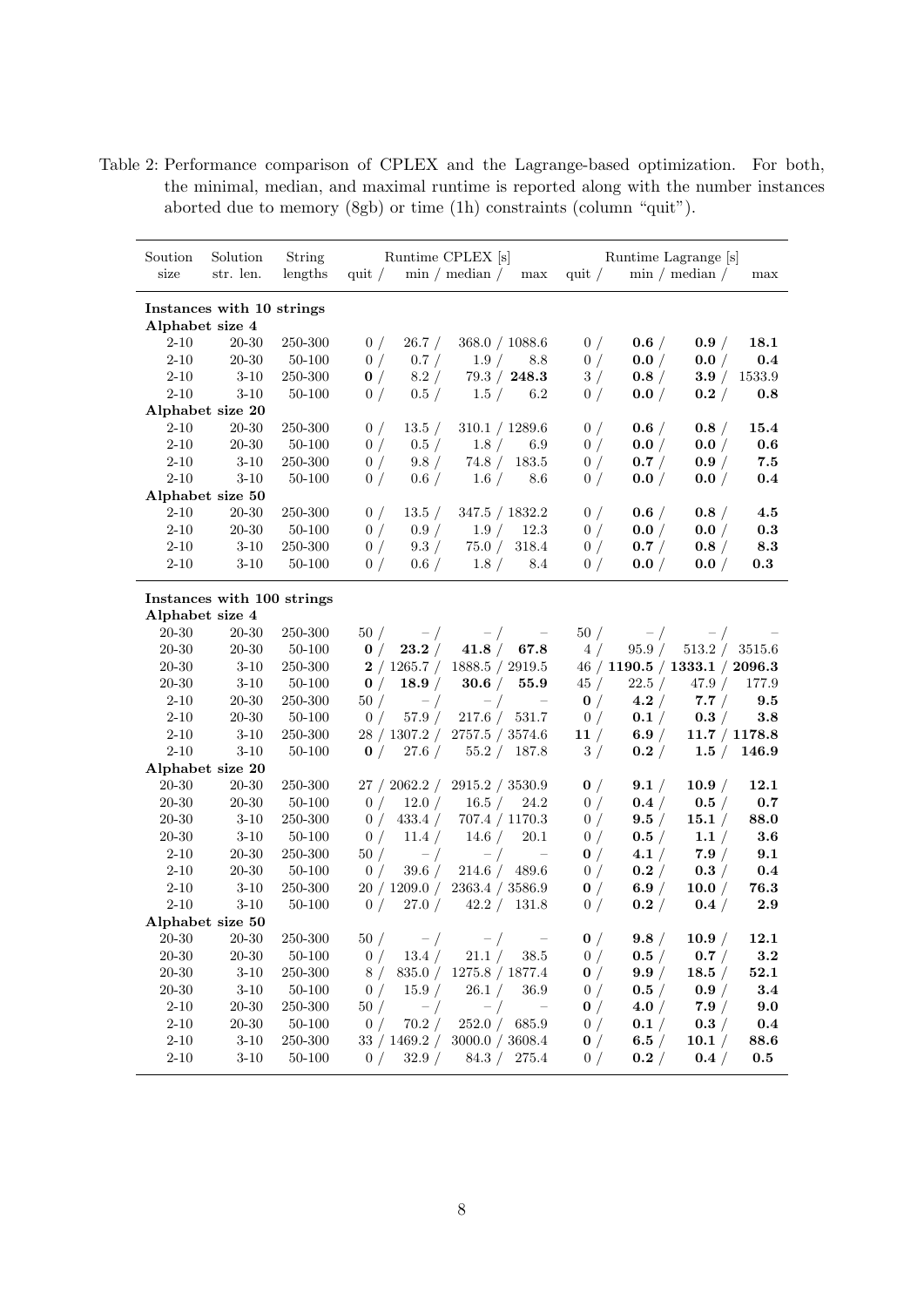Table 3: Alice in Wonderland MSC results. Instance properties: m: minimum substring/interval length; n: number of strings in instance; size: total file size of instance; substrings: number of substrings of length between  $m$  and 13. Solution properties: true cost: cost of true solution, using the known word boundaries; optimal: cost of optimal solution found by the ILP; prec.: precision of the optimal solution, i.e., percentage of substrings in the solution that are true words; recall: recall of the optimal solution, i.e., percentage of true words that are discovered by the optimal solution.

| m              | $\boldsymbol{n}$ | size  | substrings | true $cost$ > optimal | $[\%]$<br>prec. | $[\%]$<br>recall |
|----------------|------------------|-------|------------|-----------------------|-----------------|------------------|
| 3              | 50               | 4095  | 31608      | 11433<br>11864 >      | 87.9            | 86.4             |
| 3              | 70               | 5938  | 44659      | 23206<br>23772 >      | 88.2            | 87.0             |
| 3              | 80               | 6683  | 50083      | 25314<br>26064 >      | 87.6            | 86.2             |
| 3              | 101              | 8395  | 62649      | 31838 ><br>30935      | 86.8            | 85.7             |
| 3              | 150              | 12474 | 89171      | 68838<br>70963 >      | 86.2            | 84.4             |
| 3              | 200              | 16460 | 115100     | 121529 ><br>116399    | 86.3            | 83.3             |
| 3              | 620              | 51076 | 321621     | 581239<br>626928 >    | 86.3            | 67.8             |
| $\overline{4}$ | 51               | 3457  | 25714      | 14536<br>14632 >      | 93.1            | 93.1             |
| 4              | 71               | 4823  | 35355      | 24910<br>25110 >      | 95.9            | 95.5             |
| 4              | 81               | 5509  | 40291      | 33374 ><br>33139      | 95.9            | 95.4             |
| 4              | 100              | 6930  | 50487      | 44315 ><br>44044      | 95.1            | 94.7             |
| 4              | 150              | 10548 | 75419      | 86398 ><br>85611      | 94.0            | 93.3             |
| 4              | 200              | 14244 | 100051     | 126928 ><br>125261    | 94.3            | 93.3             |
| 4              | 363              | 26558 | 178397     | 301321 ><br>296109    | 91.2            | 90.0             |

is for 32 out of all 36 groups, our approach outperforms CPLEX in terms of the number of solved instances and median runtime, often by orders of magnitude.

#### 6.2 Alice in Wonderland

We investigate to what extent MSC might be useful to recognize building blocks (such as words) of natural language texts. On English texts, the unit cost MSC problem will usually yield the alphabet as the optimal solution. Therefore, choosing a reasonable cost function is essential.

Here we report results on an instance derived from Alice in Wonderland by Lewis Carroll as follows. The text was obtained from http://www.gutenberg.org/files/11/11.txt and the header removed. Double dashes  $(-)$  and potential sentence separators  $(?!;:)$  were replaced by full stops, simple dashes and newlines by spaces. The text was split into sentences at the resulting full stops. All letters were converted into lower case. In principle, instances with alphabet size 26 can now be obtained by considering each sentence (without the full stop) as one string and removing the spaces between words in each sentence. The goal is to recover the word boundaries as the solution of the MSC problem.

However, to generate non-trivial but still solvable instances, some adjustments were necessary. Allowing words of size 1 or 2 leads to trivial solutions, so we prescribed a minimum word length  $m \in \{3, 4\}$ . We only kept sentences with at least 6 words with total length at least 50. We also ensured that each word that occurs at all occurs at least twice. We aimed for instances with  $n \in \{50, 70, 80, 100, 150, 200\}$  sentences, and maximally many sentences. Due to the above conditions, the desired values of  $n$  could not always be obtained exactly, so the next obtainable larger value was taken. Costs were computed for every occurring substring of length between  $m$  and 13 (shorter and longer strings were excluded by assigning infinite costs) as follows. We estimated Markovian text models of orders 0 (i.i.d model) and 1 from the instance by counting the frequency of single letters and 2-grams, respectively. The *p-value* of a string t with k observed occurrences is defined as the probability that t occurs at least  $k$  in a set of the same size as the given one, chosen according to the random text model. The conditional p-value is the corresponding conditional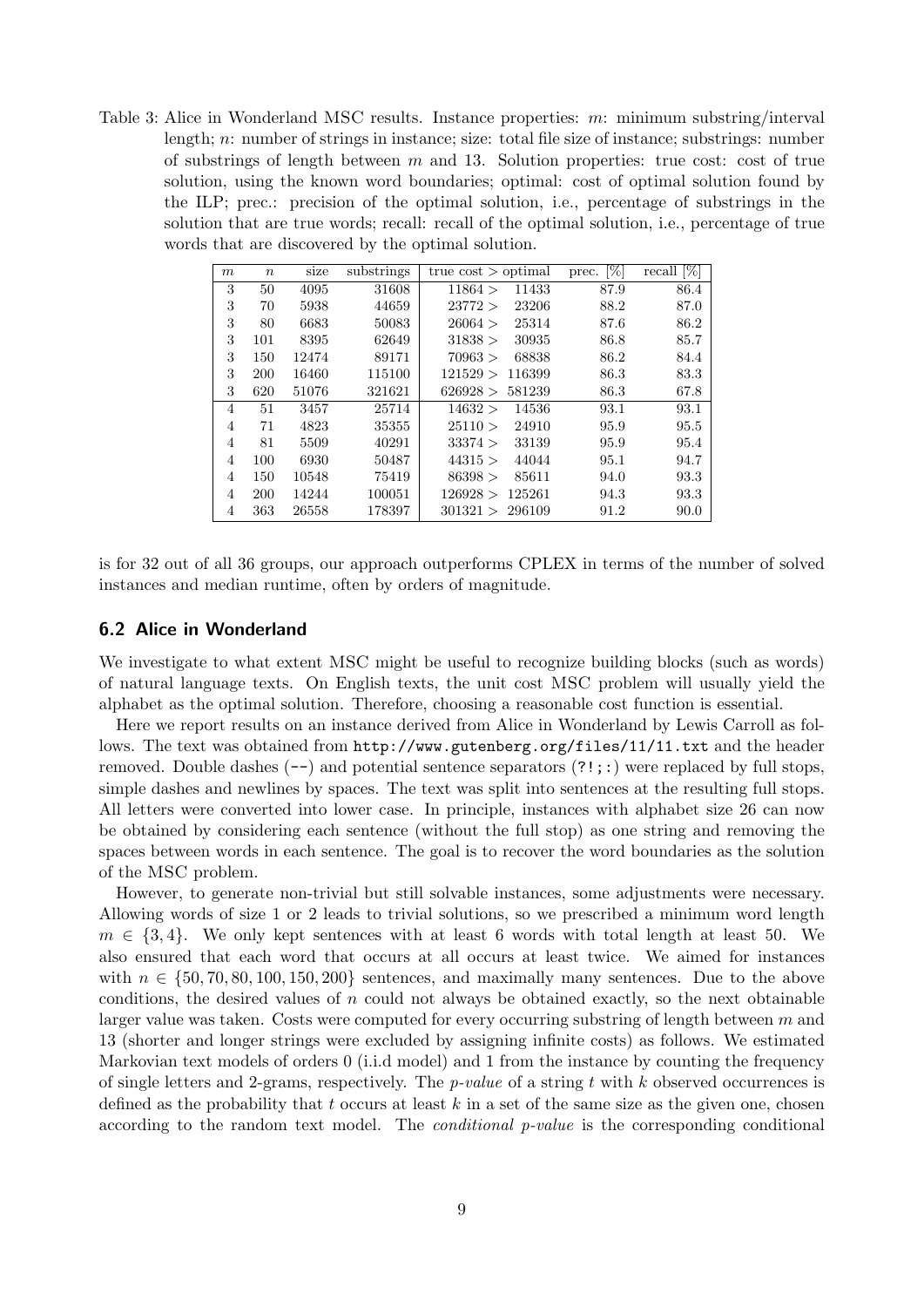probability, given that the string occurs at least once. The *score* of  $t$  is the natural logarithm of the conditional p-value. Intuitively, it measures the observed exceptionality of t's frequency in comparison to a random text. We take the lower score among the two text models i.i.d. and Markov order 1. We define the cost of t by  $w(t) := \text{round}(M - score(t) + 1)$ , where  $M := \max_{\tau} score(\tau)$ . Thus, all costs are positive integers.

Table 3 shows the instance properties and optimal solutions vs. the ground truth (true word boundaries). Note that the optimal solution has slightly lower cost than the true words. This indicates that the chosen cost function cannot model the word boundary problem perfectly, but comes close, as we see from the precision and recall values. For  $m = 3$ , most precision and recall percentages are well above 80%, the difficult  $n = 620$  instance being a notable exception. For  $m = 4$ , all precision and recall percentages are above 90%. Differences mainly result from the optimal solution using concatenations of words instead of separate words, where this is possible. The optimal solution always uses slightly fewer substrings than there are true words.

Concerning runtimes, most instances were solved in a few seconds by both CPLEX and our Lagrangian approach, with the exception of  $(m, n) = (3, 620)$ , which took over 3 hours in both cases, and (4, 363), which took a slightly over 2 minutes.

The generally short running times indicate that most of the instances are easy, especially for  $m = 4$ . Indeed, to avoid trivial solutions and provide a reasonable cost function, we had to give away many hints towards the solution (e.g., substring length constraints). However, we would like to point out that these instances are the first weighted instances for the MSC problem inspired by a real-world application.

## 7 Discussion

In the present work, we introduce the first practical algorithm to solve non-trivial instances of the Minimum String Cover problem. As we show, the separation problem for the exponentially sized ILP introduced by Hermelin et al. [3] is NP-hard. Therefore, we introduce a novel, polynomially-sized flow-based formulation which is amenable to Lagrangian relaxation of one linking constraint. This relaxation leads to a simple shortest path problem on a directed acyclic graph. Combining subgradient optimization and branch-and-bound search leads to a practical algorithm, an implementation of which is available as open source software.

CPLEX is a fast general purpose ILP solver. Thus, we use CPLEX to solve the new flow-based ILP and compare the runtimes to those of our approach. Table 2 shows that the Lagrangian approach indeed outperforms CPLEX by orders of magnitude on most instances, especially for larger alphabets. For the special situation of a small alphabet size (four) and large solution sets (size 20-30), however, CPLEX performs better. Up to now, we were unable to find the reason for this phenomenon. Understanding it might provide hints on how to further improve our approach and thus warrants future investigations.

So far, we know of no work that models a real-world problem usefully as a (weighted) MSC problem. Here we took a first step by inferring word boundaries in sentences from "Alice in Wonderland". Clearly, designing a cost function that models the real-world problem remains a challenge; yet our approach allows to solve weighted instances of reasonable size efficiently.

Another interesting area of future research is considering variants of the MINIMUM STRING Cover problem. For instance, allowing a limited number of positions to remain uncovered might broaden the range of applications. Especially when dealing with noisy data, as ubiquitous in computational biology, this might be beneficial as it allows the algorithm to ignore parts of the input that cannot be explained by a string cover.